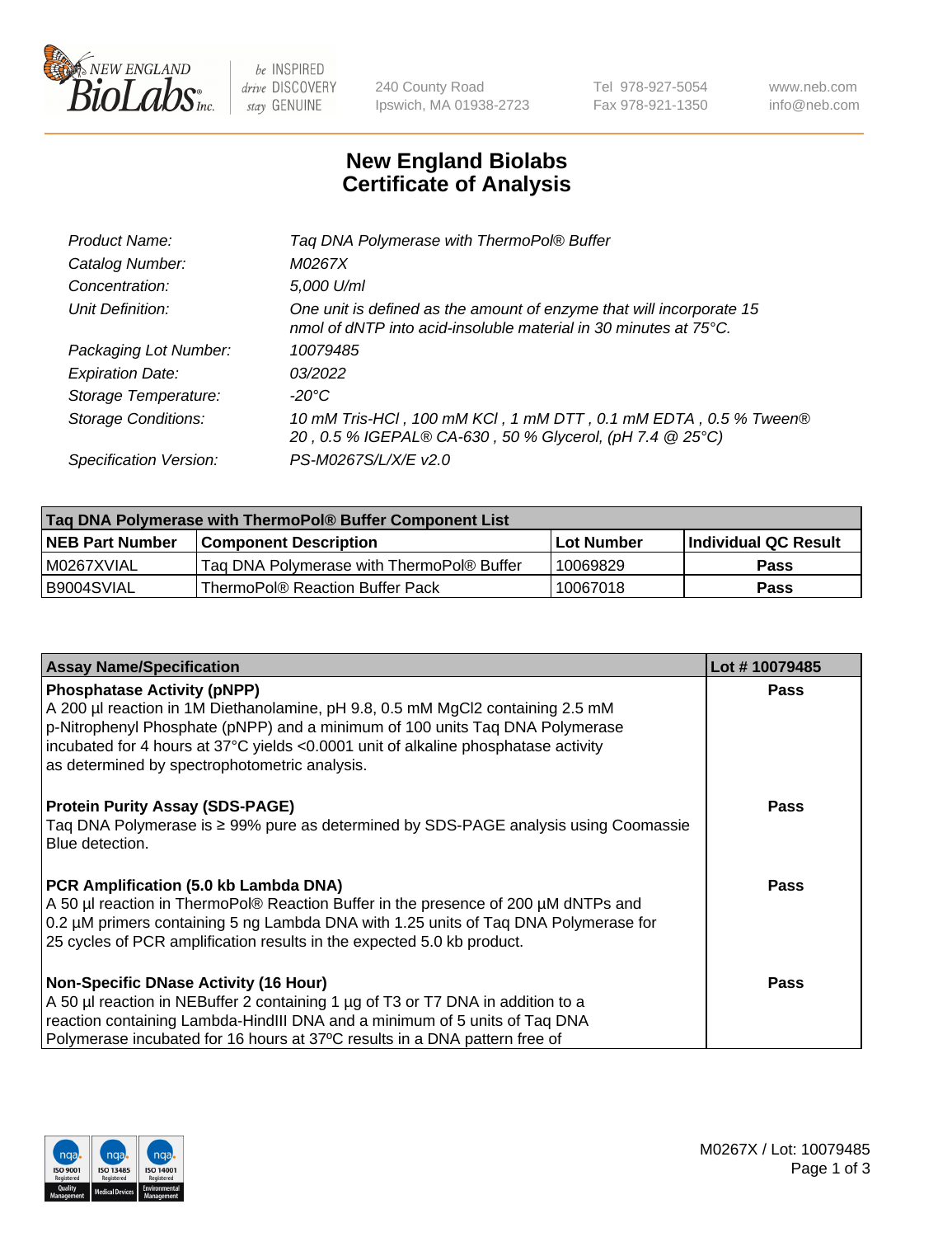

be INSPIRED drive DISCOVERY stay GENUINE

240 County Road Ipswich, MA 01938-2723 Tel 978-927-5054 Fax 978-921-1350

www.neb.com info@neb.com

| <b>Assay Name/Specification</b>                                                                                                                                                                                                                                                                                                                                                                               | Lot #10079485 |
|---------------------------------------------------------------------------------------------------------------------------------------------------------------------------------------------------------------------------------------------------------------------------------------------------------------------------------------------------------------------------------------------------------------|---------------|
| detectable nuclease degradation as determined by agarose gel electrophoresis.                                                                                                                                                                                                                                                                                                                                 |               |
| qPCR DNA Contamination (E. coli Genomic)<br>A minimum of 5 units of Taq DNA Polymerase is screened for the presence of E. coli<br>genomic DNA using SYBR® Green qPCR with primers specific for the E. coli 16S rRNA<br>locus. Results are quantified using a standard curve generated from purified E. coli<br>genomic DNA. The measured level of E. coli genomic DNA contamination is ≤ 1 E. coli<br>genome. | <b>Pass</b>   |
| <b>RNase Activity (Extended Digestion)</b><br>A 10 µl reaction in NEBuffer 4 containing 40 ng of a 300 base single-stranded RNA<br>and a minimum of 1 µl of Taq DNA Polymerase is incubated at 37°C. After incubation<br>for 16 hours, >90% of the substrate RNA remains intact as determined by gel<br>electrophoresis using fluorescent detection.                                                          | Pass          |
| <b>Single Stranded DNase Activity (FAM-Labeled Oligo)</b><br>A 50 µl reaction in ThermoPol® Reaction Buffer containing a 10 nM solution of a<br>fluorescent internal labeled oligonucleotide and a minimum of 25 units of Taq DNA<br>Polymerase incubated for 30 minutes at 37°C and 75°C yields <10% degradation as<br>determined by capillary electrophoresis.                                              | Pass          |
| <b>Endonuclease Activity (Nicking)</b><br>A 50 µl reaction in ThermoPol® Reaction Buffer containing 1 µg of supercoiled<br>PhiX174 DNA and a minimum of 20 units of Taq DNA Polymerase incubated for 4 hours at<br>37°C and 75°C results in <10% conversion to the nicked form as determined by agarose<br>gel electrophoresis.                                                                               | Pass          |

This product has been tested and shown to be in compliance with all specifications.

One or more products referenced in this document may be covered by a 3rd-party trademark. Please visit <www.neb.com/trademarks>for additional information.